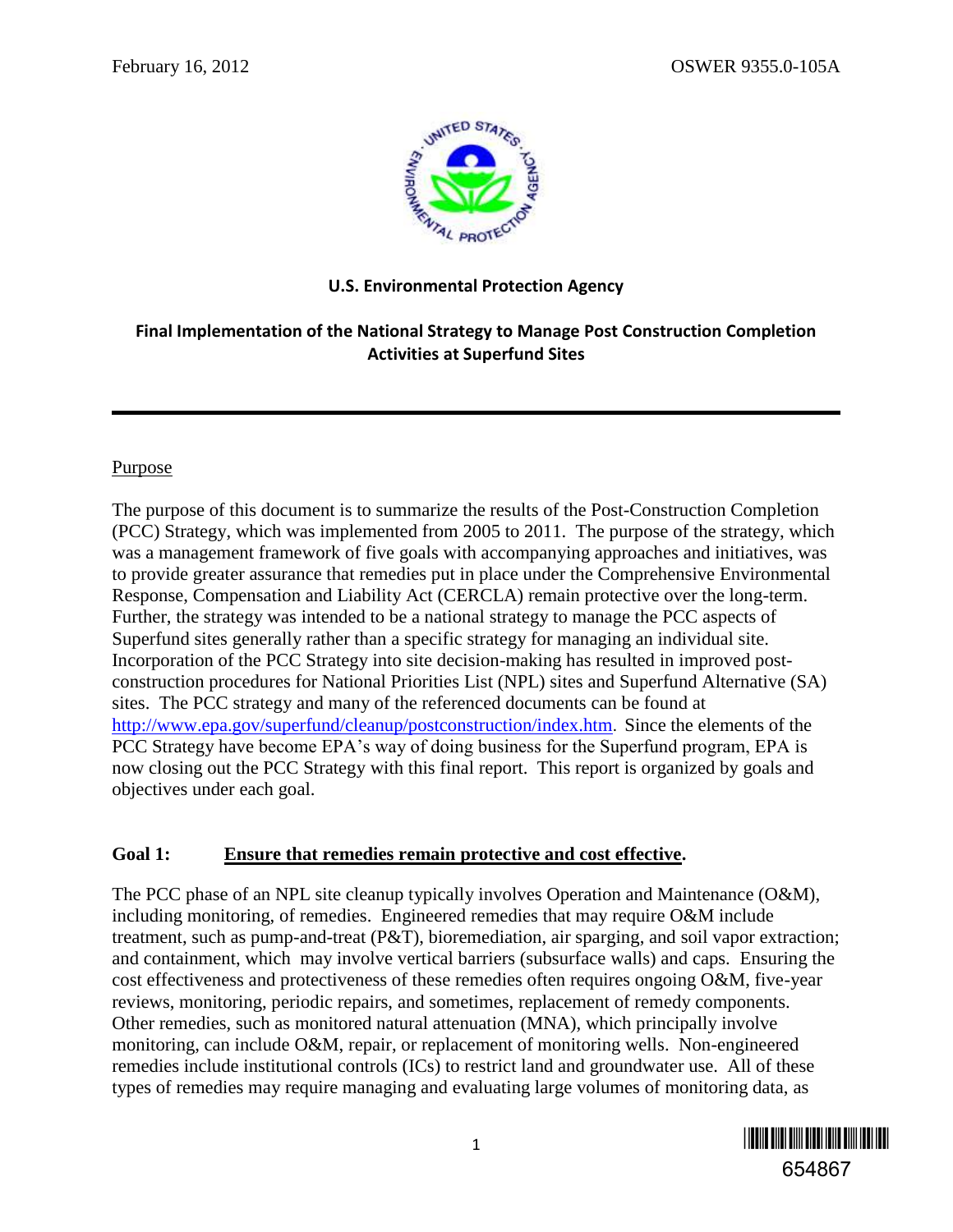well as tracking progress toward well-defined requirements. The PCC strategy addressed each of these aspects of post-construction activities.

To ensure that remedies remain protective and cost effective, the Agency developed a number of guidance documents, training courses, tools, and policies for improving remedy O&M, monitoring, performance, and tracking, which are listed below.

### **Objective 1.1** *Develop approaches for improving remedy O&M, monitoring, performance, and tracking.*

The Agency developed and implemented the Fund-lead Pump and Treat (P&T) optimization initiative to encourage systematic review and modification to existing P&T systems to promote continuous improvement and to enhance overall remedy and cost effectiveness. Optimization reviews are now routinely conducted at high priority, Fund-lead sites, which include coordination with State counterparts. Projects to support this initiative are described below.

Tools for improving remedy O&M:

- Capture zone guidance and training to improve the efficiency of pump and treat systems. (EPA/600/R-08/003, January 2008)
- O&M check list to ensure that all aspects of operation and maintenance activities are evaluated and addressed (OSWER Directive #9355.0-87, April 28, 2008)
- The Action Plan for Ground Water Remedy Optimization (OSWER Directive 9283.1-25, August 25, 2004), to ensure ground water remedies remain cost and technologically efficient. Supporting documents include:
	- o Remediation System Evaluations (RSE) and the development of site-specific progress reports, which are routinely conducted at sites (see [\(http://www.epa.gov/superfund/cleanup/postconstruction/action\\_plan.pdf\)](http://www.epa.gov/superfund/cleanup/postconstruction/action_plan.pdf)
	- o Ground Water Remedy Optimization Progress Reports (see http://www.epa.gov/superfund/cleanup/postconstruction/optimize.htm)

Tools for managing and analyzing monitoring data:

- Incorporation of a Staged Electronic Data Deliverable (SEDD) format into all Superfund contracts, which allows for electronic generation and review of SEDD data files
- Development of a Decision Support Tools (DST) matrix, which contains software tools for environmental restoration activities, including monitoring (see [http://www.frtr.gov/decisionsupport/\)](http://www.frtr.gov/decisionsupport/)
- Development of Scribe, an environmental field data management tool that captures sampling, observational, and monitoring field data in a local database to aid project managers with primary decision support and which is compatible for all SEDD files

Tools to improve the five-year review (FYR) process (for those sites where hazardous substances remain above levels that allow unlimited use and unrestricted exposure):

EPA Headquarters review of all five-year review documents to ensure remedy protectiveness determinations are done appropriately.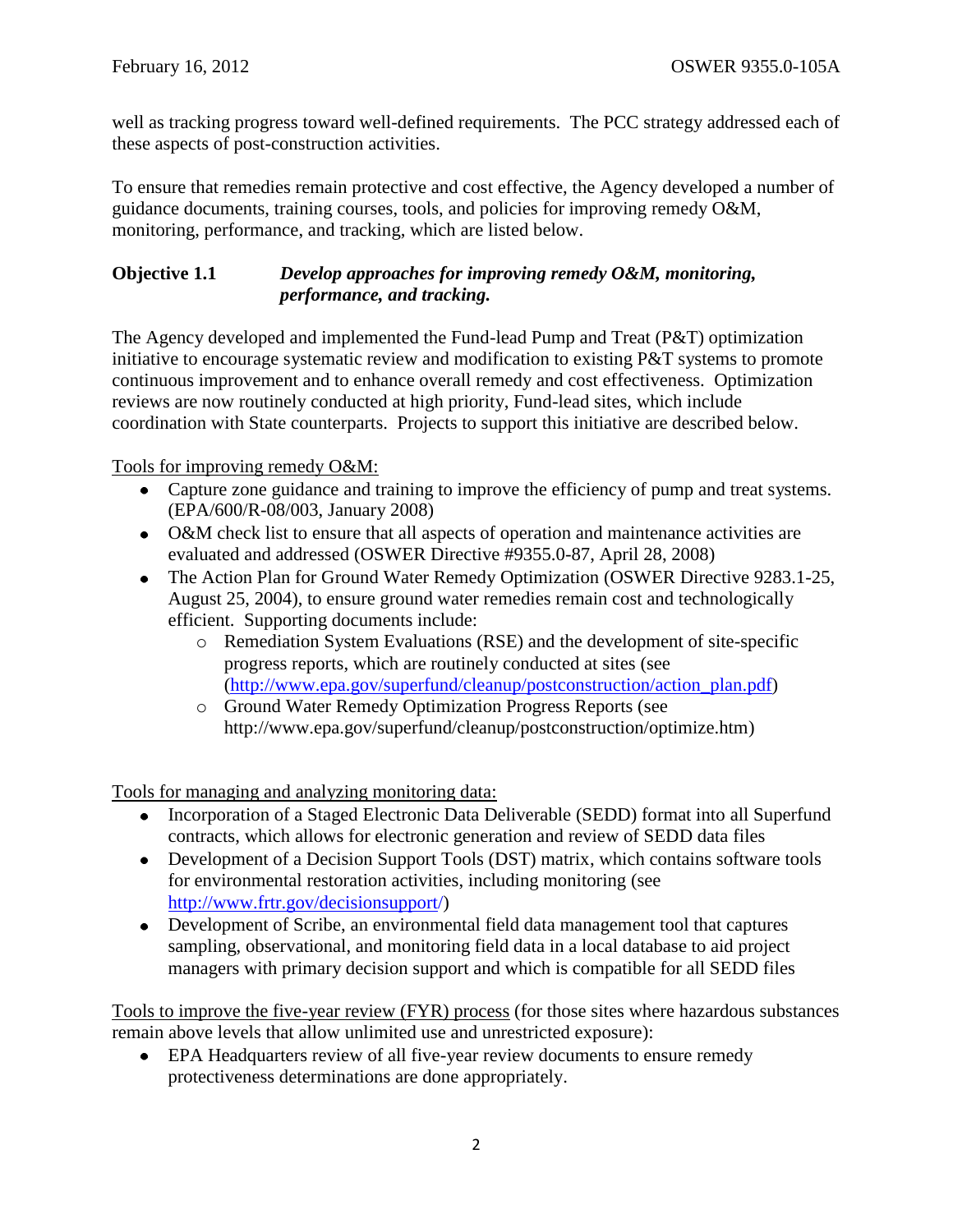Supporting documents include:

- Recommended Evaluation of Institutional Controls: Supplement to the Comprehensive Five-Year Review Guidance (OSWER 9355.7-18, September 2011)
- Five-year review fact sheet (OSWER 9355.7-21, September 2009)

Technical assistance for remedy cost and performance, including:

- Case studies are conducted yearly and are published at [http://www.frtr.gov.](http://www.frtr.gov/)
- Technical Support Centers with experts in ground water and ecosystem protection have been established (see [http://www.epa.gov/nrmrl/gwerd/gw/index.html\)](http://www.epa.gov/nrmrl/gwerd/gw/index.html).

PCC classroom and internet training to regions and states:

- See [http://www.epa.gov/superfund/partners/osrti/support1/training.htm\)](http://www.epa.gov/superfund/partners/osrti/support1/training.htm), e.g.,
	- o Remedy Optimization
	- o Five year Reviews
	- o Restoration vs. Non-Restoration for Ground and Surface Water Remedies
	- o Institutional Controls

#### *Objective 1.2 Encourage improved regional management of PCC sites.*

- Exit Strategy for establishing intermediate and final remedy cleanup levels, ways to measure progress toward cleanup levels, and how to verify that they have been achieved. Supporting documents include:
	- o Groundwater Road Map: Recommended Process for Restoring Contaminated Groundwater at Superfund Sites (OSWER 9283.1-34, July 2011) [\(http://www.epa.gov/superfund/health/conmedia/gwdocs/pdfs/gwroadmapfinal.pd](http://www.epa.gov/superfund/health/conmedia/gwdocs/pdfs/gwroadmapfinal.pdf) [f\)](http://www.epa.gov/superfund/health/conmedia/gwdocs/pdfs/gwroadmapfinal.pdf)
- Tools to ensure that monitoring requirements at sediment sites are implemented (see [http://www.epa.gov/superfund/health/conmedia/sediment/documents.htm\)](http://www.epa.gov/superfund/health/conmedia/sediment/documents.htm):
	- o Methods and Tools for the Evaluation of Monitored Natural Recovery of Contaminated Sediments (EPA/600/S-10/006/September 2010, see [www.epa.gov/research\)](http://www.epa.gov/research)
	- o Using Fish Tissue Data to Monitor Remedy Effectiveness ((OSWER 9200.1- 77D, July 2008)
	- o Contaminated Sediment Remediation Guidance for Hazardous Waste Sites (OSWER 9355.0-85, December 2005)

## *Objective 1.3 Ensure proper consideration of PCC requirements in enforceable agreements with responsible parties and federal facilities.*

• The model Remedial Design/Remedial Action and Institutional Controls enforcement documents have been revised to include PCC requirements in agreements with responsible parties and federal facilities.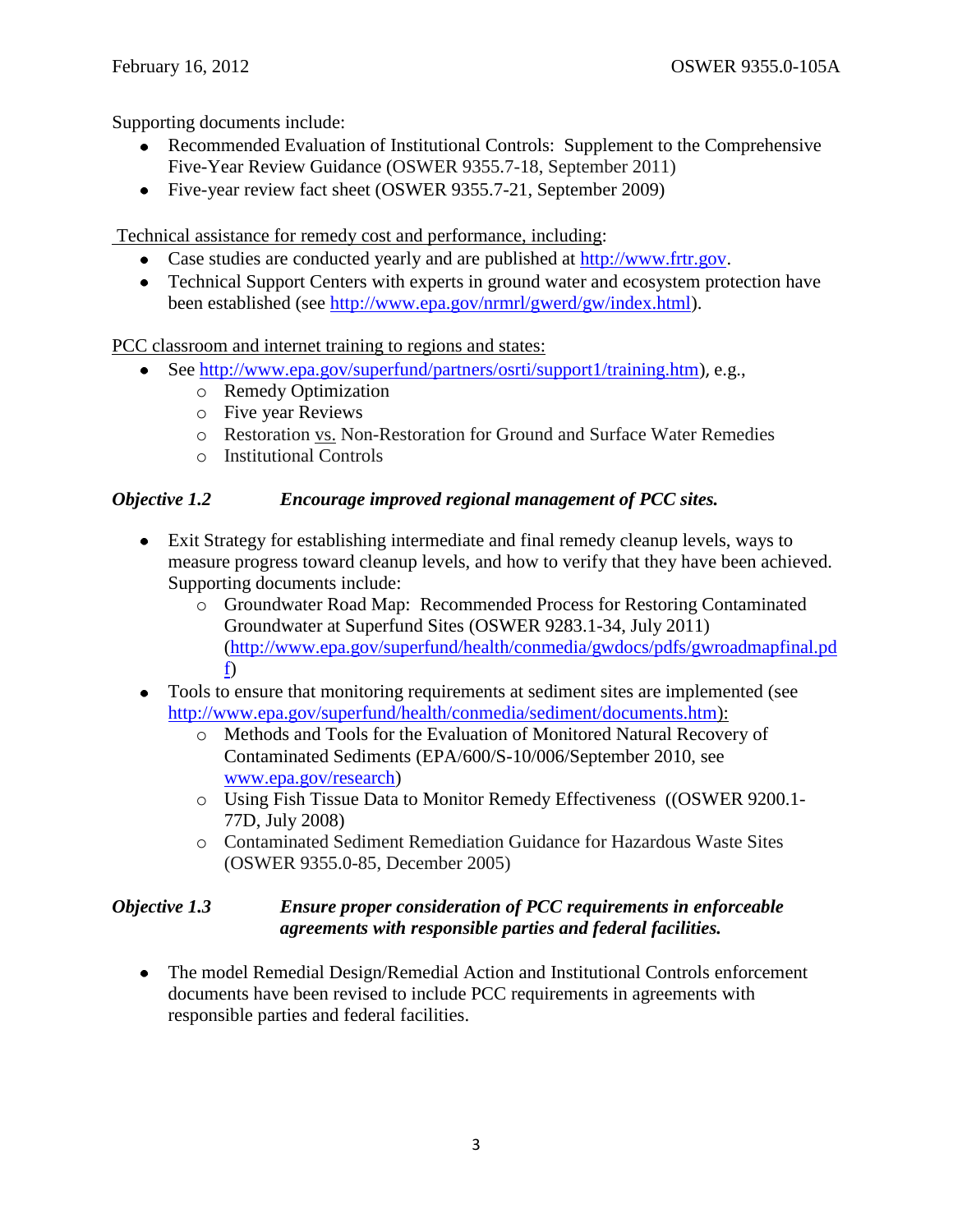# **Goal 2: Ensure that institutional controls required as part of the remedy are implemented and effective.**

EPA defines institutional controls (ICs) as non-engineered instruments, such as administrative and/or legal controls, that help to minimize the potential for human exposure to contamination and to protect the integrity of a remedy by limiting land or resource use. ICs are frequently used in hazardous waste cleanups to ensure that remedies remain protective over the long-term. The most critical aspects of ICs that affect protection of human health and the environment typically are related to implementation, monitoring and enforcement. Durable and effective ICs are critical to long-term protectiveness and may enable more sites to return to productive use sooner. The fundamental challenge presented by ICs is that, although the Agency frequently relies on ICs to help ensure long-term protectiveness, the responsibility for implementation, monitoring, and enforcement is often under the jurisdiction of other levels of government and private parties. Consequently, the Agency and its stakeholders need to work together to ensure acceptable longterm effectiveness and durability of ICs. To this end, EPA developed the IC Tracking System (ICTS) to help ensure the long-term durability, reliability, and effectiveness of ICs throughout their life cycle.

To ensure the effectiveness of ICs, the Agency has undertaken a number of initiatives, including incorporating IC activities into the IC Tracking System (ICTS), effective communication with stakeholders, updating decision documents to include IC selection, and developing guidance. By incorporating these activities into the post-construction phase of site remediation, selecting, implementing, and evaluating ICs have become a routine part of conducting site remediation, and are supplemented by ongoing training. IC guidance can be found at [http://www.epa.gov/superfund/policy/ic/guide/index.htm.](http://www.epa.gov/superfund/policy/ic/guide/index.htm) These initiatives have been developed in coordination with the Association of State and Territorial Solid Waste Management Officials (ASTSWMO), and are listed below.

# *Objective 2.1 Develop and ensure continued effectiveness of a national IC Tracking System (ICTS).*

• The IC Tracking System (ICTS) is updated regularly to include ICs that have been established at NPL sites (see [http://www.epa.gov/ictssw07/public/export/regionalReport/ALL\\_REGIONS\\_IC\\_REPOR](http://www.epa.gov/ictssw07/public/export/regionalReport/ALL_REGIONS_IC_REPORTS.HTM) [TS.HTM\)](http://www.epa.gov/ictssw07/public/export/regionalReport/ALL_REGIONS_IC_REPORTS.HTM)

# *Objective 2.2 Ensure the effective implementation of ICs.*

- o Ensure the accuracy of reports on IC implementationComparisons between sitewide ready-for-anticipated use measures and site IC's are conducted regularly for specific sites and shared with regional IC Coordinators on a regular basis.
- Ensure that ICs are successfully implemented at applicable sites
	- o Conference calls with regional IC Coordinators are conducted monthly to report on site-specific IC issues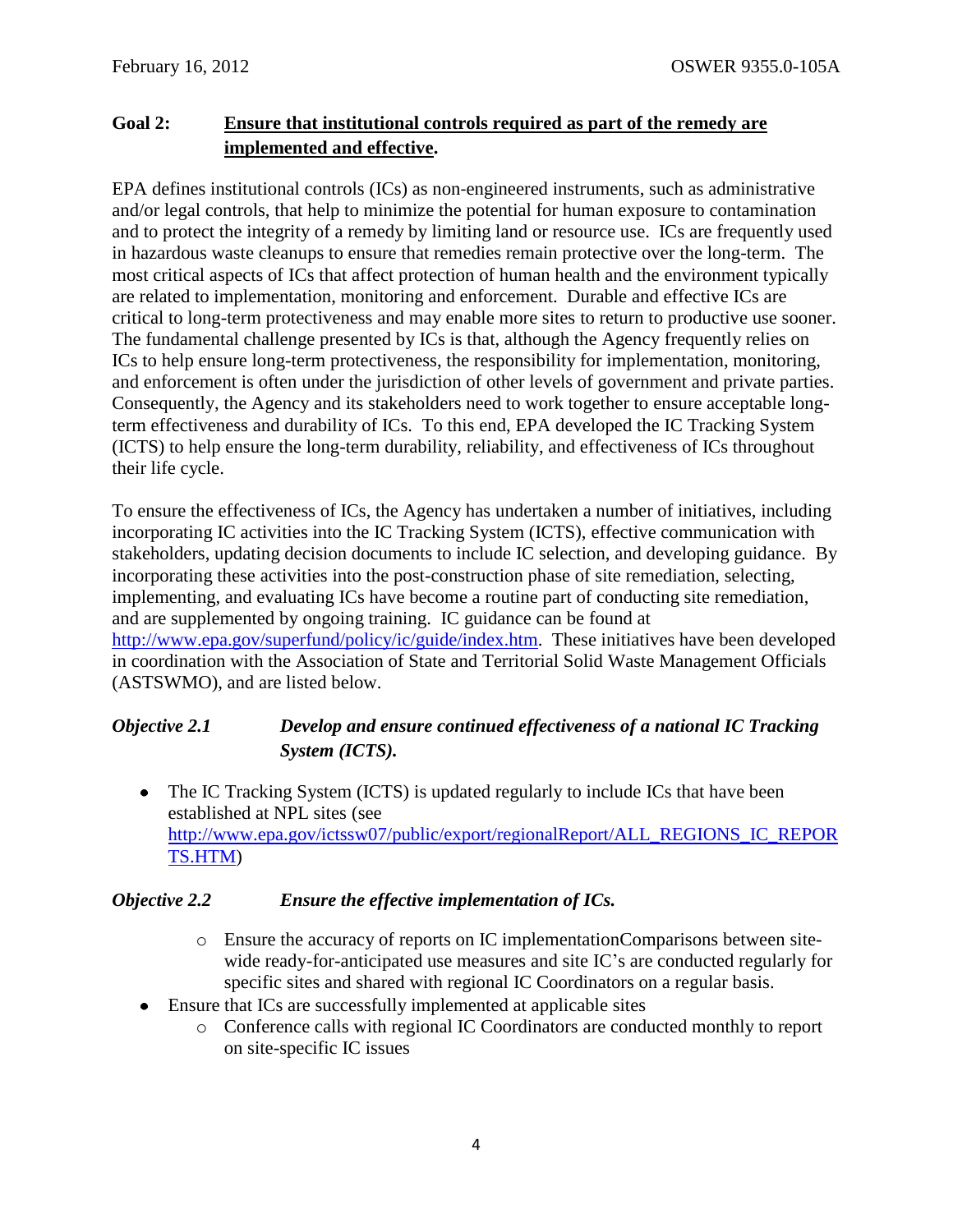## *Objective 2.3 Identify and implement process improvements to increase the reliability of ICs*.

- Institutional Controls Roundtable and Training, April 2006 (see [http://www.epa.gov/superfund/policy/ic/roundtable.htm\)](http://www.epa.gov/superfund/policy/ic/roundtable.htm). Training on IC's, ICTS, FYR, and other PCC-related activities are conducted on a regular basis (see [http://www.epa.gov/superfund/policy/ic/roundtable.htm\)](http://www.epa.gov/superfund/policy/ic/roundtable.htm)
- The EPA Office of Site Remediation Enforcement (OSRE) conducts training in the areas of IC's and ICTS.

## *Objective 2.4 Undertake other activities targeted at improving the use of ICs.*

- Institutional Controls: A Guide to Planning, Implementing, Maintaining, and Enforcing Institutional Controls at Contaminated Sites (Interim Final, OSWER 9355.0-89, November 2010)
- Guidance on calculating the full life-cycle costs of IC's (see [http://www.epa.gov/brownfields/tools/tti\\_lucs.htm\)](http://www.epa.gov/brownfields/tools/tti_lucs.htm)
	- o Local Government Planning Tool to Calculate Institutional and Engineering Control Costs for Brownfields Properties (EPA 560-F-10-230, July 2010)
	- o An Introduction to the Cost of Engineering and Institutional Controls at Brownfields Properties (EPA 560-F-08-244, February 2009)
- Addressing Long-Term Stewardship: Case Studies (EPA 560-F-08-243, April 2008; http://www.epa.gov/brownfields/tools/lts fs 04 2008.pdf)

## **Goal 3 Assure adequate financing and capability to conduct post construction completion activities**.

Activities to ensure long term protectiveness at an NPL or SA site often include operating and maintaining leachate collection systems or ground water contamination treatment systems, or managing residual contamination. With the exception of active restoration of Fund-lead ground and surface water for a 10-year period (called the Long-Term Response Action, LTRA), the Agency is prohibited by CERCLA from conducting O&M activities at NPL sites. Consequently, the Superfund program relies upon state governments, responsible parties, and federal facilities for ensuring the O&M at sites. The Agency remains interested in making sure that long term financing will continue to be available to maintain protectiveness at these sites. To help ensure that adequate resources are available to conduct PCC activities, the Agency revised financial assurance (FA) sections of model enforcement documents, developed guidance on FA mechanisms, provided financial assurance training to regional offices, and recommended PCC considerations for Superfund State Contracts. By incorporating these products into the PCC program, these established mechanisms and tools have become a routine part of ensuring O&M. More detailed information on these approaches is listed below.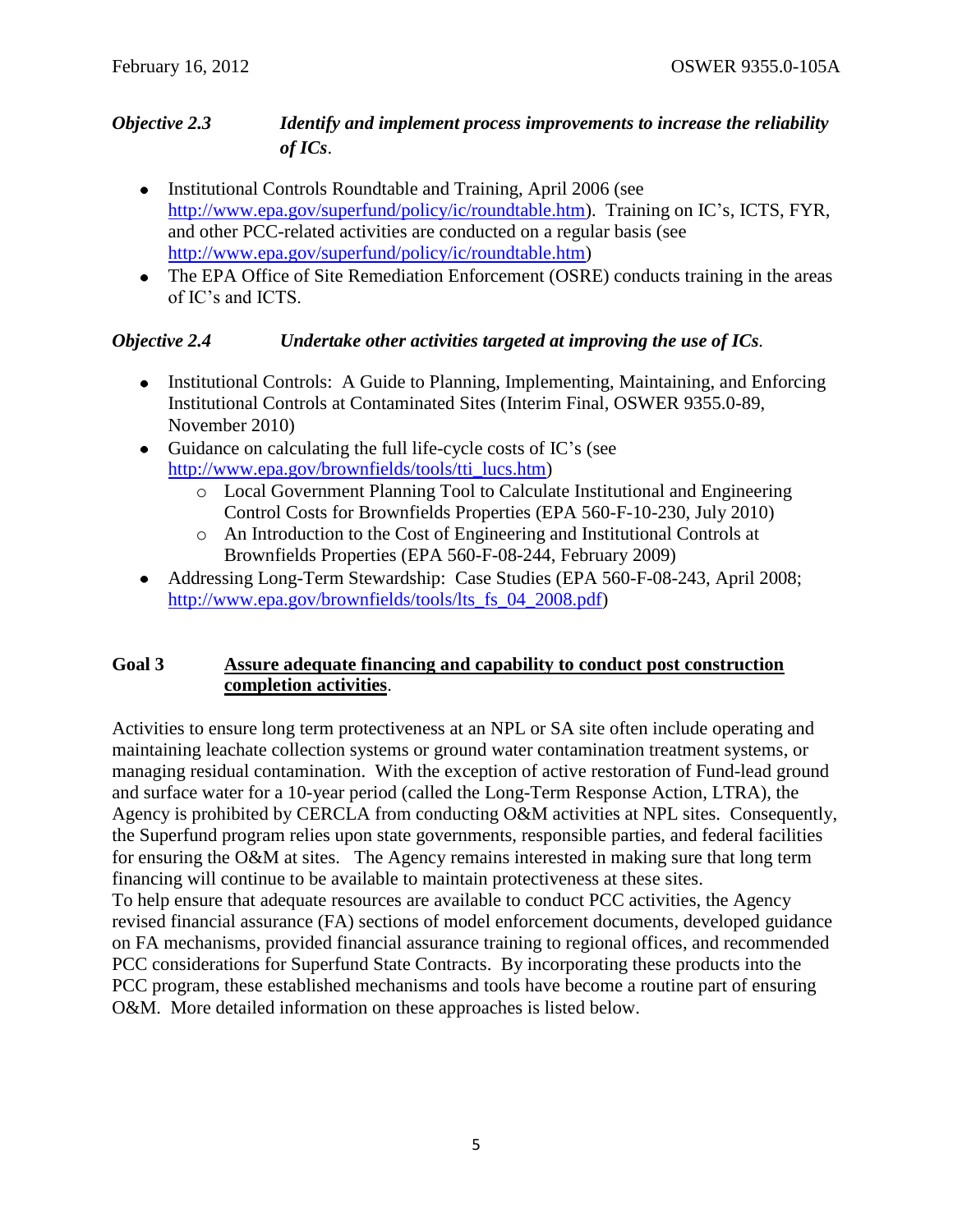#### *Objective 3.1 Work to assure that Potentially Responsible Parties fulfill their O&M responsibilities.*

- Revisions to financial assurance sections of model RD/RA Consent Decree were completed in August 2005 and have been updated regularly as needed.
- Financial assurance (FA) tools and guidance for use in CERCLA settlements have been developed for letters of credit, payment bonds, performance bonds, trust agreements, and corporate guarantees (see

[\(http://cfpub.epa.gov/compliance/resources/policies/cleanup/superfund/index.cfm?action](http://cfpub.epa.gov/compliance/resources/policies/cleanup/superfund/index.cfm?action=3&sub_id=1203)  $=3$ &sub id=1203)

- o CERCLA Financial Assurance Sample Trust Agreement, September 1, 2006.
- o CERCLA Financial Assurance Sample Guarantee Agreement, March 1, 2006. CERCLA Financial Assurance Financial Test Sample Letters, February 14, 2006. CERCLA Financial Assurance Sample Payment Bond, July 1, 2005. CERCLA Financial Assurance Sample Performance Bond, July 1, 2005.
- o CERCLA Financial Assurance Sample Letter of Credit, December 1, 2004.
- Superfund financial assurance training has been developed for regional staff and management, which is provided on a regular basis.

## *Objective 3.2 Help states develop capacity to assure Superfund state cost share and O&M and methods to creatively finance both.*

• The ASTSWMO report, "Analysis of State Operation and Maintenance Costs at Superfund Sites," evaluates state efforts to develop long-term O&M funding, identifies obstacles to funding, and evaluates future O&M workload for states and associated funding needs (see

[http://astswmo.org/Pages/Policies\\_and\\_Publications/CERCLA\\_and\\_Brownfields.htm\)](http://astswmo.org/Pages/Policies_and_Publications/CERCLA_and_Brownfields.htm)

["Post Construction Completion Considerations in Superfund](http://www.epa.gov/superfund/cleanup/postconstruction/ssc_guidance.pdf) State Contracts" (August  $\bullet$ [2008\),](http://www.epa.gov/superfund/cleanup/postconstruction/ssc_guidance.pdf) OSWER 9242.2-19,

[http://www.epa.gov/superfund/cleanup/postconstruction/index.htm\)](http://www.epa.gov/superfund/cleanup/postconstruction/index.htm) includes:

- o The SSC should specifiy that a state's O&M responsibilities generally should ensure that the remedy remains protective of human health and the environment and may include the repair and replacement of all damaged, worn, and obsolete equipment and structures.
- o The SSC should define the process and expectations for transfer of the remedy from EPA to the state for O&M upon completion of the LTRA phase.
- o The SSC should include a description of planned ICs, the specific IC instruments to be used, the objectives of the ICs, responsible entities, estimated costs, any performance standards, and milestones for implementing the ICs.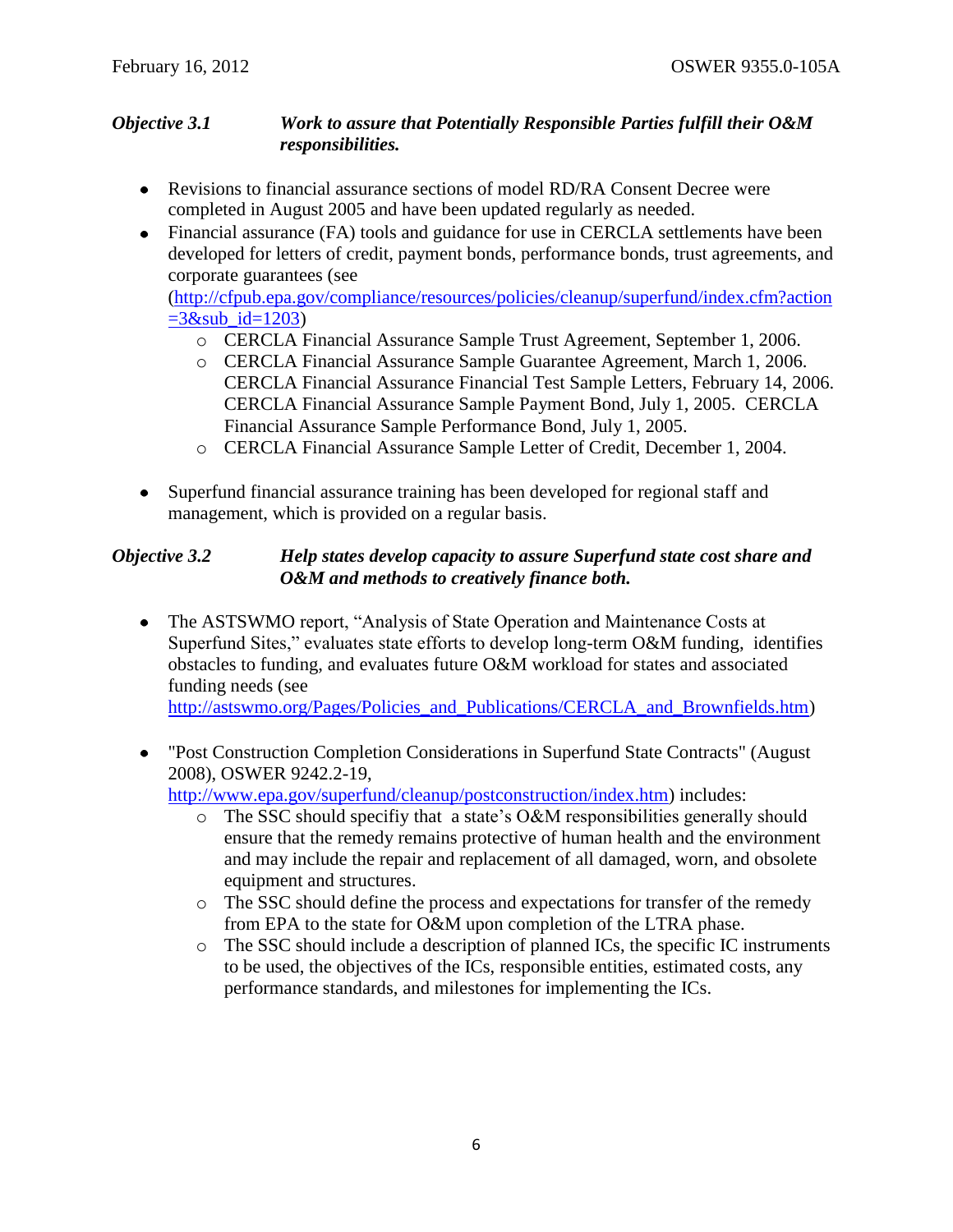#### **Goal 4 Support appropriate reuse of sites while assuring remedy reliability.**

The Superfund Redevelopment Initiative (SRI) operates as a nationally coordinated effort to ensure that at every site, EPA and its partners have an effective process and the necessary tools and information needed to return the country's most hazardous waste sites to productive use. The benefits of reuse are most visible during the PCC phase, since remedies are often constructed to be compatible with expected future use. Through the current coordinated national effort, the Agency and its partners can better determine what the future use of a site is likely to be, so that protective remedies are selected consistent with practical and feasible planned reuse activities.

To support appropriate reuse of sites while assuring remedy reliability, EPA developed the "Return to Use" initiative, the "Ready for Reuse" guidance, and established reuse performance measures. The SR Initiative is now a routine activity, and can be followed at the Superfund Redevelopment website at [http://www.epa.gov/superfund/programs/recycle/index.html.](http://www.epa.gov/superfund/programs/recycle/index.html)

#### *Objective 4.1 Reexamine sites to eliminate barriers to reuse wherever possible.*

EPA established the "Return to Use" initiative in 2004, under which the Agency partners with communities and other stakeholders to address potential obstacles to reuse, such as modifying fences, removing barbed wire, and eliminating misleading signs (see [http://www.epa.gov/superfund/programs/recycle/activities/rtu.html\)](http://www.epa.gov/superfund/programs/recycle/activities/rtu.html).

### **Objective 4.2 Implement the Ready for Reuse guidance to answer questions about a site's suitability for reuse.**

- EPA established the Ready for Reuse (RfR) determination in February 2004, which is a redevelopment tool to provide information that a site is "ready for reuse" and will remain protective for that use, so long as any use limitations established by EPA continue to be met. Supporting documents include:
	- o Ready for Reuse Determination Guidance (2/18/04) provides Headquarters and Regional staff with the information needed to make and document these determinations (see
		- [http://www.epa.gov/superfund/programs/recycle/tools/rfr.html\)](http://www.epa.gov/superfund/programs/recycle/tools/rfr.html)
- EPA established two measures to assess and report on a range of accomplishments and outcomes realized through cleaning up and redeveloping formerly contaminated sites (see [http://www.epa.gov/superfund/programs/recycle/effects/index.html#rau\)](http://www.epa.gov/superfund/programs/recycle/effects/index.html#rau).
	- o *Sitewide Ready for Anticipated Use* (SWRAU) reflects the high priority that EPA places on land reuse and revitalization as an integral part of the Agency's cleanup mission for the Superfund program, as well as its attention to post-construction activities at NPL sites.
	- o *Cross-Program Revitalization Measures* (CPRM) established a similar, consistent set of measures applied across all of the EPA Office of Solid Waste and Emergency Response cleanup programs to track the efforts the Agency was making in preparing sites to be returned to use.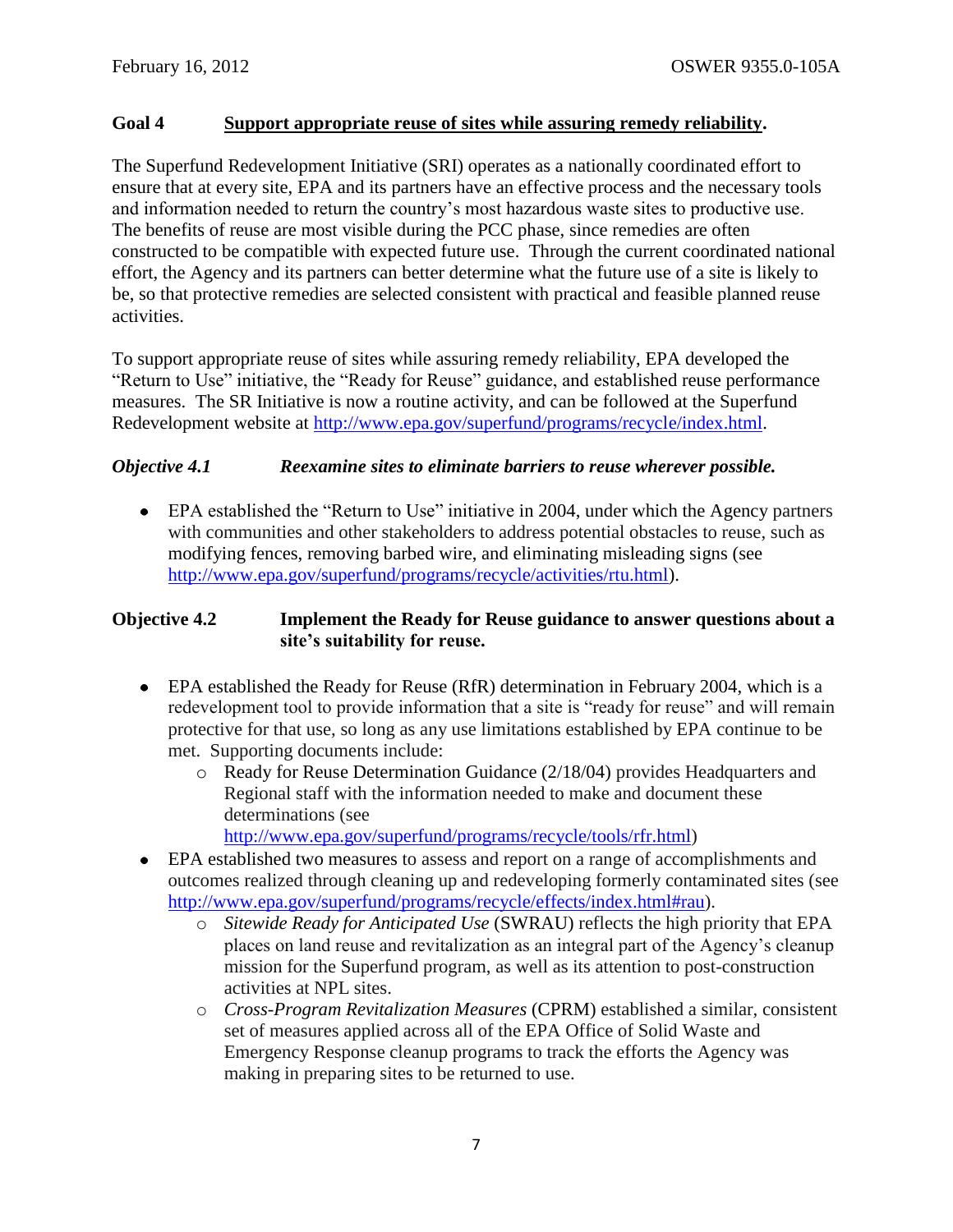This measure resulted in guidance for documenting and reporting performance in achieving land revitalization (OSWER Directive 9200.1- 74, October 2006).

#### **Goal 5 Improve site records management to better ensure remedy reliability.**

Many records associated with Superfund sites need to be preserved for the future. In those cases where wastes are left on site above levels allowing for unrestricted use and unlimited exposure, the records generally are critical for ensuring that the presence of these wastes is known. Any electronic systems should complement, and in certain cases replace, paper-based processes. To this end, the Agency has implemented the Superfund Enterprise Management System (SEMS), which is used by Headquarters and all 10 regional offices.

The Agency continues to work on a range of options to foster mutually agreeable data exchange formats and procedures between the Agency's and states' information systems. When electronic records are transferred from one organization to another, standardized authentication and chain of custody procedures may need to be established specific to digital media.

To help ensure that site records management is improved to better ensure remedy reliability, the Agency developed and deployed an enterprise content management system (ECMS) and migrated its records to a central repository. These established tools have become a routine part of keeping track of site information.

## *Objective 5.1 Develop a standard methodology nationwide for record keeping, including electronic record keeping, that conforms both to Superfund program needs and the Agency's enterprise content management architecture.*

The Enterprise Content Management System (ECMS) was deployed on July 3, 2009, to capture email with attachments and apply records schedules to all captured content. The system is designed to allow for searching of Superfund e-mail records through both ECMS and SEMS by capturing appropriate metadata in SEMS and the record in ECMS E-mail Records. The system also allows for additional Superfund-specific metadata, such as site name, to be added to e-mail records.

## *Objective 5.2 Establish effective content "migration" strategies to assure accessibility to records in light of rapid and persistent changes in information technologies.*

• The SEMS Central Repository Migration Sequencing Plan has been completed. Supporting documents include:

[7.pdf\)](http://www.epa.gov/superfund/programs/reforms/docs/Progress_Summary.06.2007.pdf)

o Superfund Cost Management Measures (OSWER Directive 9275.1-18, June 27, 2007; [http://www.epa.gov/superfund/programs/reforms/docs/Progress\\_Summary.06.200](http://www.epa.gov/superfund/programs/reforms/docs/Progress_Summary.06.2007.pdf)